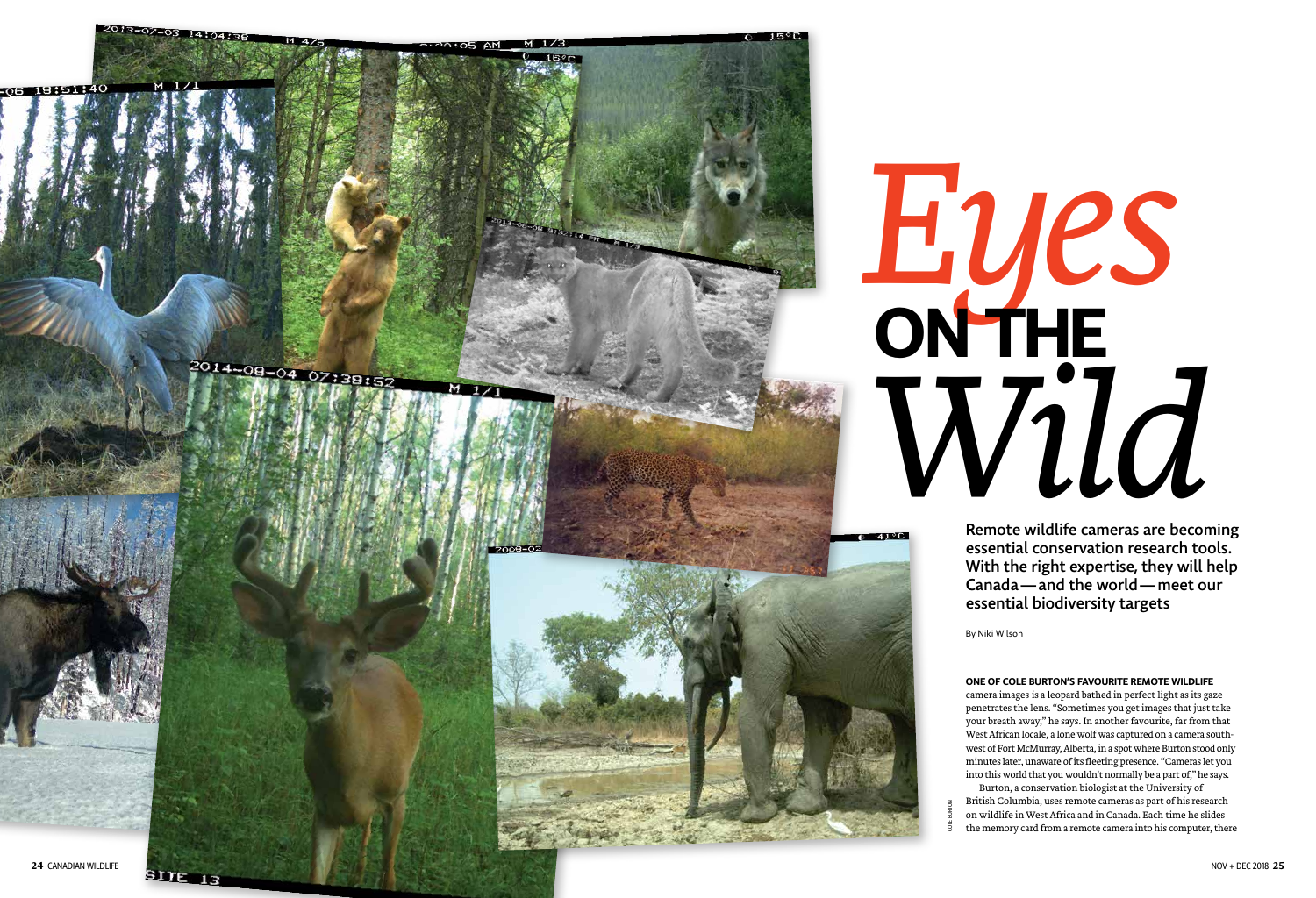

is the chance an animal will reveal something of itself. "It gives us a connection to species that are rare and elusive," he says.

Burton is one of many researchers using wildlife cameras to pinpoint where animals are, what habitats they use and how many are in the area. It's information foundational to our understanding of biodiversity—the variety of life we find both locally and across the globe. He's particularly interested in how to best conserve, manage and restore this biodiversity in a world rapidly changing due to climate change and human incursions, and he's not alone.

As a signatory to the 1992 Convention on Biological Diversity and subsequent strategic plans, the Canadian government has committed to several internationally established biodiversity targets. Whether or not Canada will make its looming 2020 targets is uncertain, but many scientists agree that a nationally coordinated, standardized network of monitoring tools is needed to assess and track progress. Given their ubiquity and ever-increasing presence on the landscape, remote wildlife cameras might have an important role to play in this network and, more broadly, in the successful conservation of biodiversity.

The use of remote wildlife cameras—called "camera traps" by biologists—has increased dramatically over the past 10 to 15 years as the technology has evolved. Across

the planet, tens of thousands of these cameras are now deployed. The engaging quality of their images and videos, along with technical advances and a reduction in cost, has helped fuel their popularity. Though these cameras are generally limited to capturing medium to large grounddwelling animals, many of the animals "trapped" play important ecological roles.

Remote cameras are often combined with other technologies like genetic identification using hair snags, or GPS-equipped collars that relay locations to satellites. They are now being used in thousands of studies, measuring everything from how well highway crossing structures work for wildlife, to how logging tropical forests affects the diversity of species that live there. Monitoring species diversity is a key advantage of remote-camera technology.

"Even if our project is driven by the conservation of one species—say, caribou [in North America], or Andean bears in Peru—we can try to use the cameras to get information on multiple species and how they are interacting in a system," says Burton. For example, along with colleague Jason Fisher, a wildlife ecologist at the University of Victoria and senior research scientist at InnoTech Alberta (formerly the Alberta Research Council), Burton recently used camera-trap data to determine the changing composition of wildlife communities over a three-year span around

Alberta's oilsands. The cameras revealed that as the density of human infrastructure increased, some animals (coyotes, for instance) also increased in number, while others like caribou and fishers decreased.

*camera system is begin to show results* 

This kind of dynamic information about biodiversity is critical to assessing and tracking Canada's progress on goals outlined in the Convention on Biological Diversity's strategic plan. For example, Strategic Goal B aims to "reduce the direct pressures on biodiversity and promote sustainable use," and data collected in work like Fisher and Burton's oilsands study identifies specific pressures related to that kind of human development. But there are challenges in sharing this data to potentially understand regional, provincial and national trends.

At the field level, historically one problem has been that camera-trap studies lacked consistency in how and where the data was collected. In 2015, Burton and a team of colleagues reviewed 266 studies that used camera surveys and reported a number of methodological details that could skew study conclusions. The team concluded their review with a call for greater transparency in study design and assumptions, and for careful consideration of ecological processes that affect what data is collected through the cameras. For example, detection rates of some species do not simply translate to an estimate of

how many animals are in the area: whether or not an animal is "trapped" by a camera is affected by many factors, like home range size, travel routes and interactions with other species. "If we're going to start putting cameras out all over the place, we should be thinking about how to maximize the information we're getting out of them," says Burton, adding that consistent recording of data has been another challenge experienced throughout the scientific community. The ubiquity of cameras has also raised privacy issues in areas where people share the landscape with wildlife being studied. Dedicated communication about camera locations and careful handling of data files has become paramount to ensure the public is on board.

These research hurdles are not insurmountable and finding ways to overcome them is worth it considering the gains the technology provides. The bigger challenge lies in figuring out how we can take results from research scientists like Burton and scale them up to a multi-user, multi-ecosystem level where biodiversity can be assessed and tracked across the country.

Organizations like the Group on Earth Observations Biodiversity Observation Network (GEO BON) are working on solutions to address this question. The network comprises more than 400 members from 45 countries,

# **MORE PRIMARY RESEARCH, LIKE THE KIND CARRIED OUT WITH CAMERA TRAPS, IS NEEDED TO FILL IN DATA GAPS ACROSS THE GLOBE**

**ACROSS CANADA, ANIMALS SAY CHEESE FOR RESEARCHERS** *With dozens of sites already up and shooting across the country—and more on the way—the Canadian remote* 

COLE BURTON

RYAN BROOK

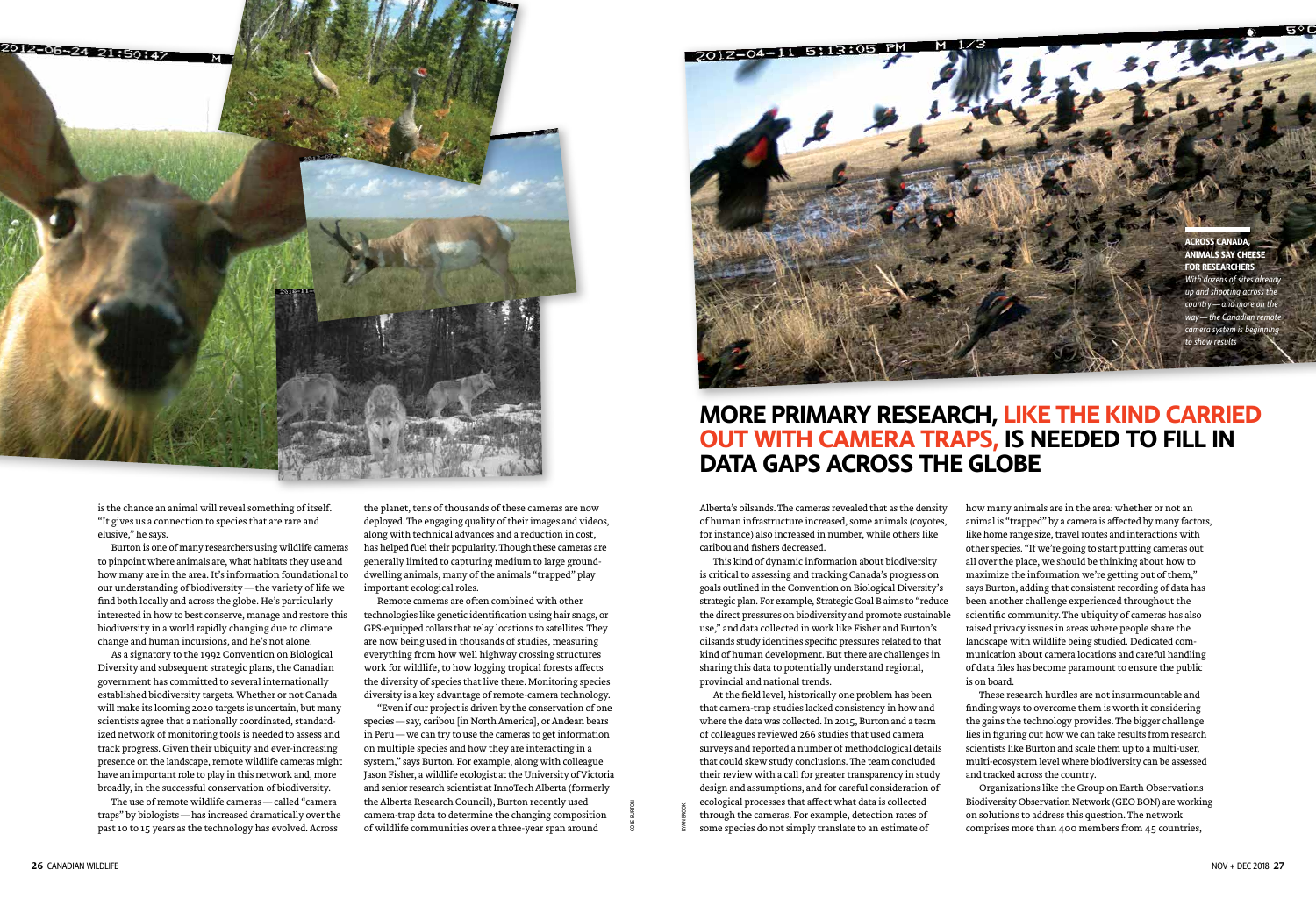

## **REMOTE CAMERA IMAGES, LIKE THIS BEAR ON A "RUB TREE," CAN PLAY A CRUCIAL ROLE IN CAPTURING THE PUBLIC'S ATTENTION**

including scientists, managers and others active in biodiversity studies. Together, they are creating a framework of "essential biodiversity variables" combining data from camera traps and other research that allows countries and international organizations to compare "apples to apples" to get a sense of national and global trends. Network co-chair Mike Gill says that with these frameworks in place, "Camera traps are a huge opportunity to use emerging technology to better cover the Earth in a more efficient and interoperable manner." More primary research—like the kind carried out with camera traps— is needed to fill in data gaps across the globe, Gill argues.

Burton concurs. Even though the number of cameras in use is growing rapidly, remote camera studies aren't necessarily being done consistently across diverse regions and biomes in Canada. "You get pockets where certain species have been studied and other pockets where nothing has been done," says Burton.

Filling these gaps will take time. Until then, remote cameras can help meet biodiversity targets in another, very tangible if non-scientific way: the images and video they capture can play a crucial role in capturing the public's attention, engagement and imagination. Remote camera footage has brought us "pole-dancing" grizzly bears slithering up and down "rub trees" on which they leave their scent. We've had surprising insight into the diverse behaviour of wolverines approaching rotting beaver bait.

Some take their time to wander around and gently have a nibble, while others run in and mount a smash and grab operation. We've also witnessed the thrill of the chase—a series of snaps in which a deer appears momentarily, eyes bulging, followed by the three wolves hunting it down. Many of these moments have circulated on social media with hundreds of thousands of views.

In a paper published last year with several colleagues, including Burton, Government of Alberta wildlife biologist Robin Steenweg argues that, in this way, remote cameras are helping meet the first strategic goal of the Convention on Biological Diversity targets: "address the underlying causes of biodiversity loss by mainstreaming biodiversity across government and society." "Public buy-in is key," he says, adding that the cameras not only give glimpses into the world of wildlife from around the country and the globe, but that people are often surprised to learn that their landscape is a shared one.

"A lot of wildlife cameras are on trails," says Steenweg. "You don't have to spend much time looking at camera-trap photos to see an animal on the trail, and the next photo is a bunch of people walking by, and then another animal [after them]. The time between can be seconds or minutes." People are often oblivious to the animals around them. One of his favourite examples is a series of photos in which a grizzly bear is visible just off the trail. A whole pack train of horses and riders come by while the bear watches. Once